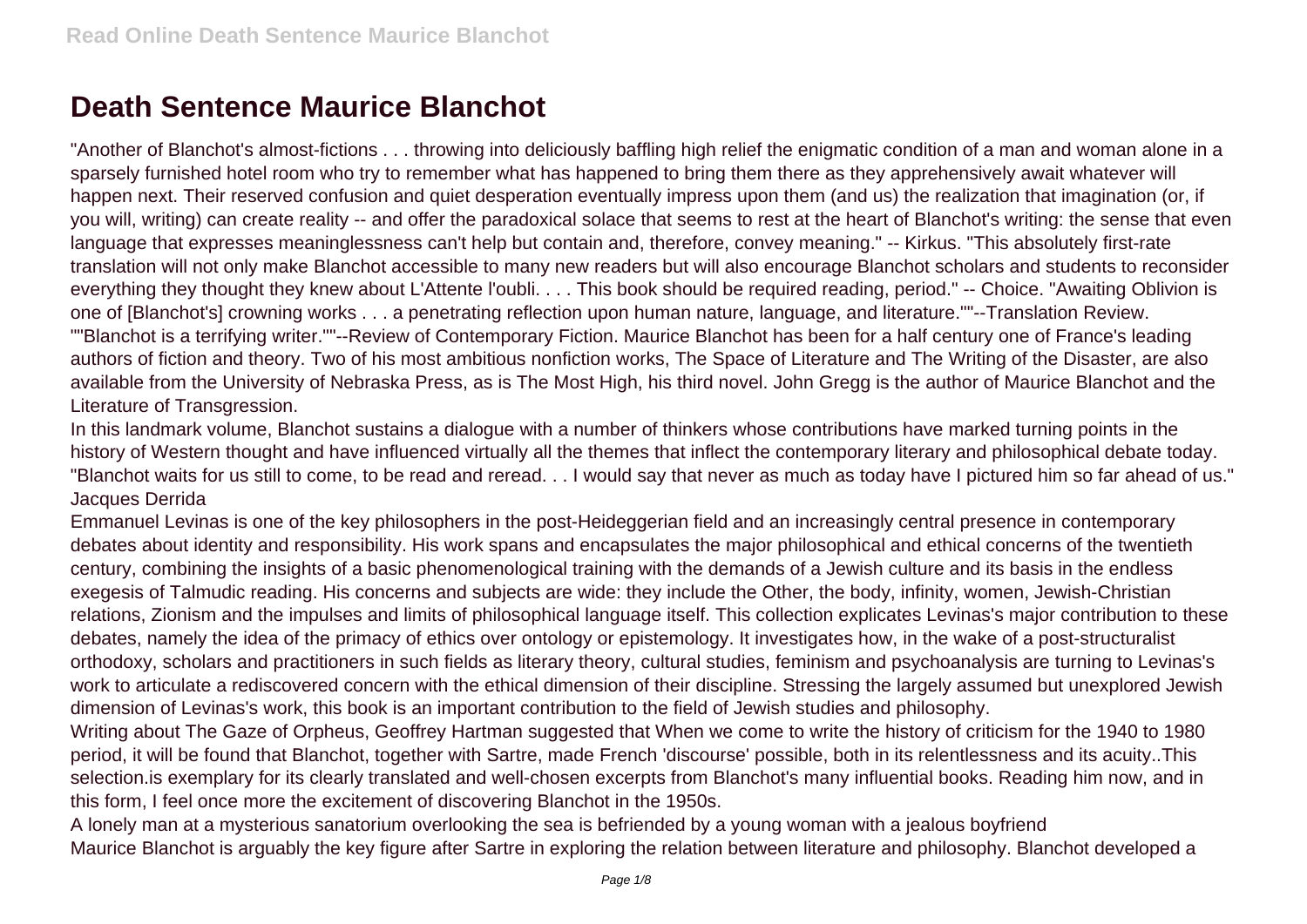distinctive, limpid form of essay writing; these essays, in form and substance, left their imprint on the work of the most influential French theorists. The writings of Barthes, Foucault, and Derrida are unimaginable without Blanchot. Published in French in 1949, The Work of Fire is a collection of twenty-two essays originally published in literary journals. Certain themes recur repeatedly: the relation of literature and language to death; the significance of repetition; the historical, personal, and social function of literature; and simply the question what is at stake in the fact that something such as art or literature exists? Among the authors discussed are Kafka, Mallarme;, Hölderlin, Baudelaire, Rimbaud, Sartre, Gide, Pascal, Vale;ry, Hemingway, and Henry Miller.

Maurice Blanchot remains a writer whose work, though often cited, is little-known to the English-speaking reader. In The Blanchot Reader Michael Holland answers that urgent need and does so in a way that provides a coherent perspective on what by any standard is an extraordinary personal and intellectual career.

In dark or desperate times, the artwork is placed in a difficult position. Optimism seems naïve, while pessimism is no better. During some of the most demanding years of the 20th century two distinctive bodies of work sought to respond to this problem: the writings of Maurice Blanchot and American film noir. Both were seeking not only to respond to the times but also to critically reflect them, but both were often criticised for their own darkness. Understanding how this darkness became the means of responding to the darkness of the times is the focus of Noir and Blanchot, which examines key films from the period (including Double Indemnity and Vertigo) alongside Blanchot's writings (particularly his 1948 narrative Death Sentence). What emerges from this investigation is the complex manner in which these works disrupt the experience of time and the event and in doing so expose an entirely different mode of material expression.

An introduction to the planet Saturn, with information about its atmosphere, rings, and moons.

This inter- and multi-disciplinary volume examines how culture impacts care for the dying, the overall experience of dying, and ways the dead are re

"Blanchot describes a world where the Absolute has finally overcome all other rivals to its authority. The State is unified, universal, and homogenous, promising perfect satisfaction. Why then does it find revolt everywhere? Could it be the omnipresent police? The plagues? The proliferating prisons and black markets? Written in part as a description of post-World War II Europe, Blanchot's dystopia charts with terrible clarity the endless death of god in an era of constantly metamorphosing but strangely definitive ideologies."-Translation Review Maurice Blanchot has been for a half century one of France's leading authors of fiction and theory. Two of his most ambitious works, The Space of Literature and The Writing of the Disaster, are also available in Bison Books editions. Allan Stoekl is the author of On Bataille and Agonies of the Intellectual: Commitment, Subjectivity, and the Performative in the Twentieth-Century French Tradition (Nebraska 1992).

Published in France in 1943, Faux Pas is the first collection of essays on literature and language by Maurice Blanchot, the most lucid and powerful French critic of the second half of the 20th century.

Blanchot provides a compelling insight into one of the key figures in the development of postmodern thought. Although Blanchot's work is characterised by a fragmentary and complex style, Leslie Hill introduces clearly and accessibly the key themes in his work. He shows how Blanchot questions the very existence of philosophy and literature and how we may distinguish between them,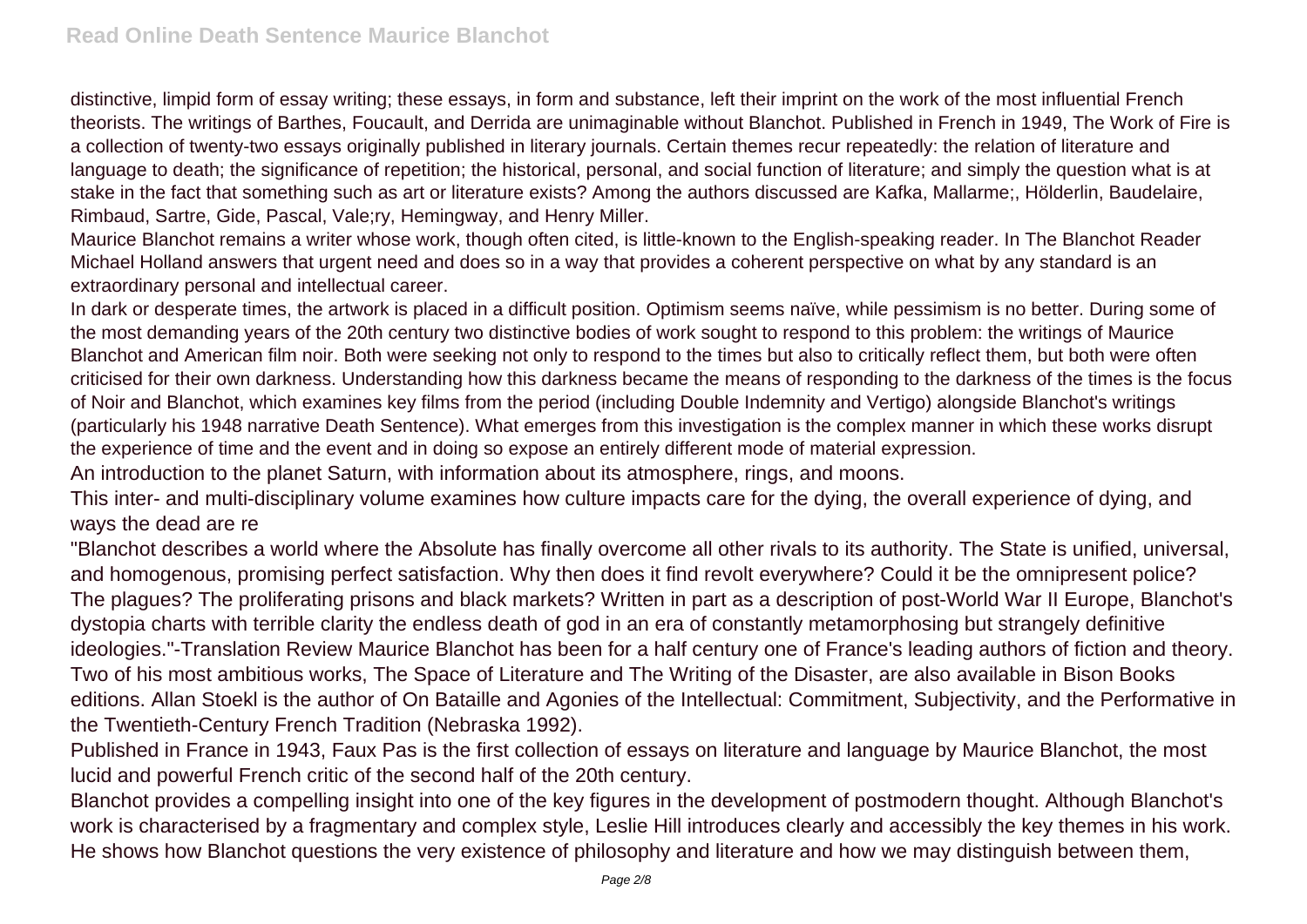stresses the importance of his political writings and the relationship between writing and history that characterised Blanchot's later work; and considers the relationship between Blanchot and key figures such as Emmanuel Levinas and Georges Bataille and how this impacted on his work. Placing Blanchot at the centre stage of writing in the twentieth century, Blanchot also sheds new light on Blanchot's political activities before and after the Second World War. This accessible introduction to Blanchot's thought also includes one of the most comprehensive bibliographies of his writings of the last twenty years.

In this re-issue of Lydia Davis' celebrated translation of Blanchot's classic mysterious "tale" (recit), Au Moment Voulu, the story hovers on the edge of the occult. Ostensibly it chronicles the troubled relations between the narrator -- a very ill man -- and the two women whose lives he invades. As in all of Blanchot's intensely subjective fiction, the true subject of the work is the narrator's consciousness and the process by which his tale emerges through its telling. Powerfully affected by the slightest of events, the narrator responds with a violence that, most disturbingly, appears inevitable. Included in The Station Hill Blanchot Reader, this book's renewed availability as a convenient individual volume will be welcomed by fiction readers, students and teachers. Featuring essays originally published in La Nouvelle Revue Française, this collection clearly demonstrates why Maurice Blanchot was a key figure in exploring the relation between literature and philosophy.

Death SentenceBarrytown/ Station Hill Press

A selection of essays on writing and reading by the master short-fiction writer Lydia Davis Lydia Davis is a writer whose originality, influence, and wit are beyond compare. Jonathan Franzen has called her "a magician of self-consciousness," while Rick Moody hails her as "the best prose stylist in America." And for Claire Messud, "Davis's signal gift is to make us feel alive." Best known for her masterful short stories and translations, Davis's gifts extend equally to her nonfiction. In Essays One, Davis has, for the first time, gathered a selection of essays, commentaries, and lectures composed over the past five decades. In this first of two volumes, her subjects range from her earliest influences to her favorite short stories, from John Ashbery's translation of Rimbaud to Alan Cote's painting, and from the Shepherd's Psalm to early tourist photographs. On display is the development and range of one of the sharpest, most capacious minds writing today. Thomas enters a boarding house, but can't seem to leave.

Even Vegans Die empowers vegans and their loved ones to make the best decisions regarding their own health, their advocacy for animals, and their legacy. By addressing issues of disease shaming and body shaming, the authors present a manifesto for building a more compassionate, diverse, and effective vegan community. Even Vegans Die celebrates the benefits of a plant-based diet while acknowledging that even vegans can get sick. You will learn how to make the health care decisions that are right for you, how to ensure your efforts to help animals will not end after you die, and how to provide compassionate care for yourself and for others in the face of serious illness. The book offers practical, thoughtful, and sensitive advice on creating a will, mourning, and caregiving. Without shying away from the reality of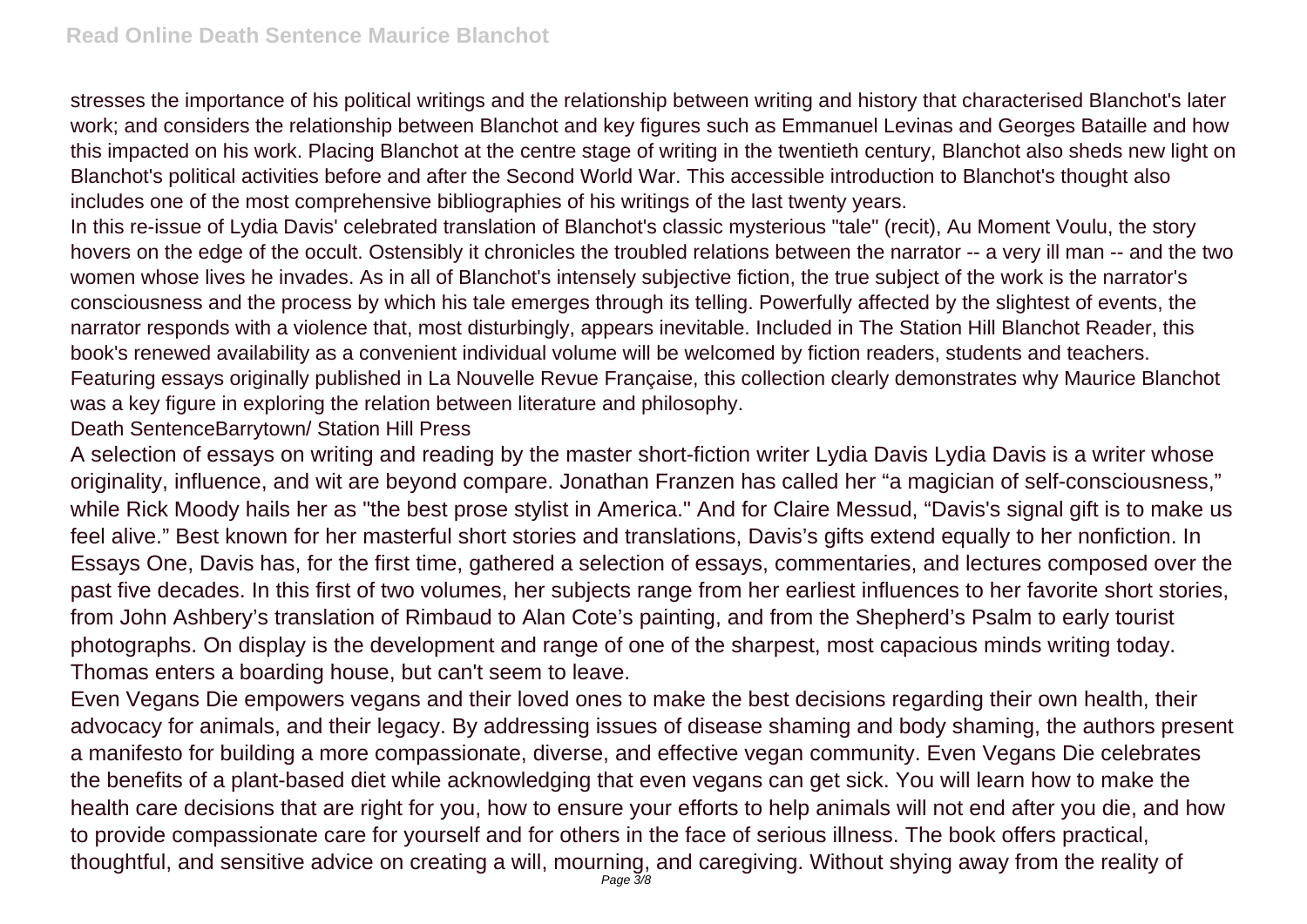death, Even Vegans Die offers a message that remains uplifting and hopeful for all animal advocates, and all those who care about them.

Modern history is haunted by the disasters of the century--world wars, concentration camps, Hiroshima, and the Holocaust--grief, anger, terror, and loss beyond words, but still close, still impending. How can we write or think about disaster when by its very nature it defies speech and compels silence, burns books and shatters meaning? The Writing of the Disaster reflects upon efforts to abide in disaster's infinite threat. First published in French in 1980, it takes up the most serious tasks of writing: to describe, explain, and redeem when possible, and to admit what is not possible. Neither offers consolation. Maurice Blanchot has been praised on both sides of the Atlantic for his fiction and criticism. The philosopher Emmanuel Levinas once remarked that Blanchot's writing is a "language of pure transcendence, without correlative." Literary theorist and critic Geoffrey Hartman remarked that Blanchot's influence on contemporary writers "cannot be overestimated."

This volume, a powerful short prose piece by Blanchot with an extended essay by Derrida, records a remarkable encounter in critical and philosophical thinking.

Modern history is haunted by the disasters of the century-world wars, concentration camps, Hiroshima, and the Holocaust-grief, anger, terror, and loss beyond words, but still close, still impending. How can we write or think about disaster when by its very nature it defies speech and compels silence, burns books and shatters meaning? The Writing of the Disaster reflects upon efforts to abide in disaster's infinite threat. First published in French in 1980, it takes up the most serious tasks of writing: to describe, explain, and redeem when possible, and to admit what is not possible. Neither offers consolation. Maurice Blanchot has been praised on both sides of the Atlantic for his fiction and criticism. The philosopher Emmanuel Levinas once remarked that Blanchot's writing is a "language of pure transcendence, without correlative." Literary theorist and critic Geoffrey Hartman remarked that Blanchot's influence on contemporary writers "cannot be overestimated." Ann Smock is a professor of French at the University of California at Berkeley. She has translated Blanchot's The Space of Literature, also available as a Bison Book. Jeffrey Mehlman, a professor of French at Boston University, is the author of many books and articles on twentieth-century France and French literature. Maurice Blanchot is a towering yet enigmatic figure in 20th-century French thought. Both his fiction and his criticism played a determining role in how postwar French philosophy was written. This volume collects his political writings from 1953 and 1993.

A short novel by the contemporary French writer that deals with the intense consciousness of a man whose introspective awareness leads him to oblivion rather than self-knowledge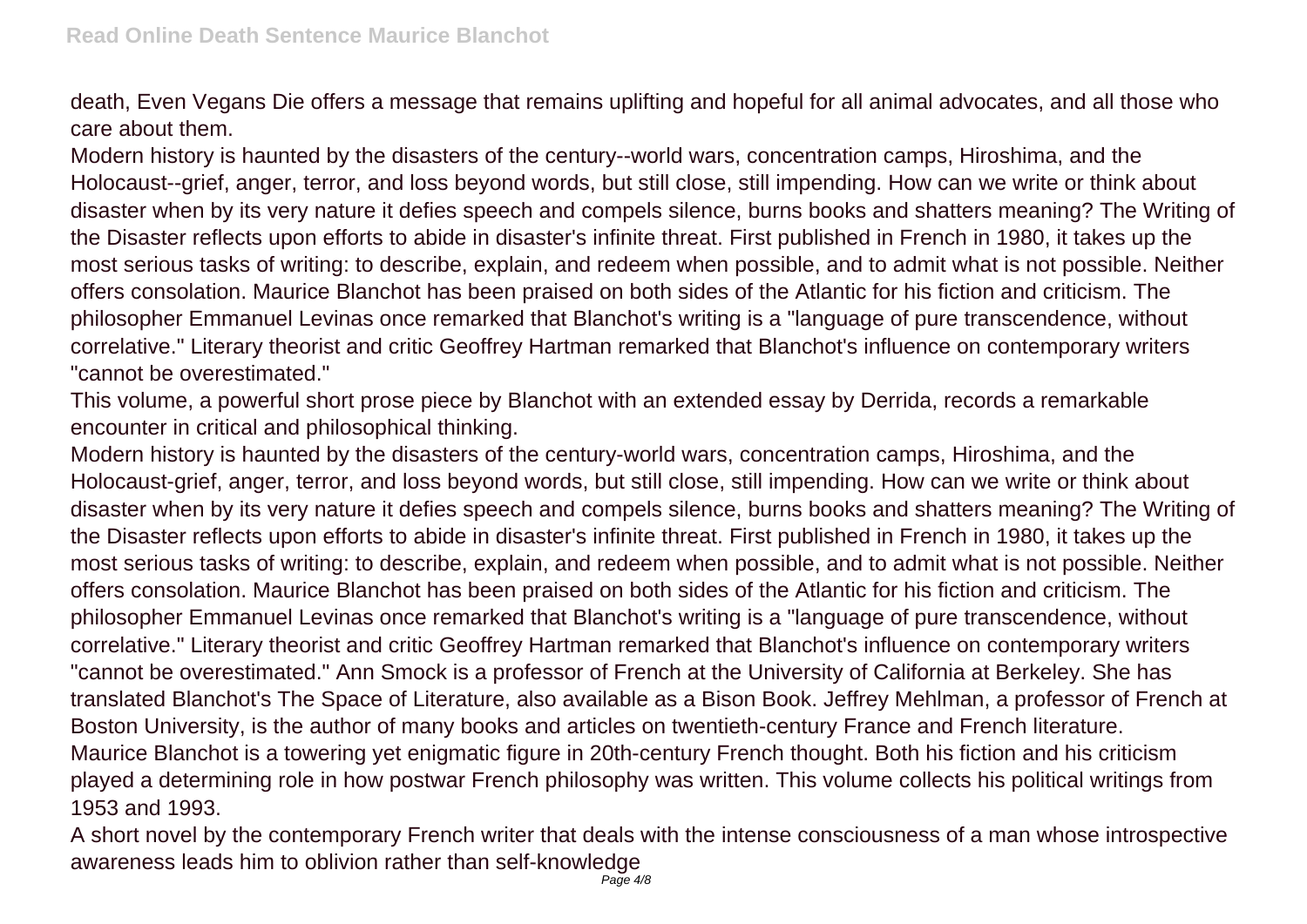Maurice Blanchot (1907–2003) was one of the most important writers of the twentieth century. His novels, shorter narratives, literary criticism, and fragmentary texts exercised enormous influence over several generations of writers, artists, and philosophers. In works such as Thomas the Obscure, The Instant of my Death, The Writing of the Disaster, The Unavowable Community, Blanchot produced some of the most incisive statements of what it meant to experience the traumas and turmoils of the twentieth century. As a journalist and political activist, Blanchot had a public side that coexisted uneasily with an inclination to secrecy, a refusal of interviews and photographs, and a reputation for mysteriousness and seclusion. These public and private Blanchots came together in complicated ways at some of the twentieth century's most momentous occasions. He was among the public intellectuals participating in the May '68 revolution in Paris and helped organize opposition to the Algerian war. During World War II, he found himself moments away from being executed by the Nazis. More controversially, he had been active in farright circles in the '30s. Now translated into English, Christophe Bident's magisterial, scrupulous, much-praised critical biography provides the first full-length account of Blanchot's itinerary, drawing on unpublished letters and on interviews with the writer's close friends. But the book is both a biography and far more. Beyond filling out a life famous for its obscurity, Bident's book will transform the way readers of Blanchot respond to this major intellectual figure by offering a genealogy of his thought, a distinctive trajectory that is at once imaginative and speculative, at once aligned with literary modernity and a close companion and friend to philosophy. The book is also a historical work, unpacking the 'transformation of convictions' of an author who moved from the farright in the 1930s to the far-left in the 1950s and after. Bident's extensive archival research explores the complex ways that Blanchot's work enters into engagement with his contemporaries, making the book also a portrait of the circles in which he moved, which included friends such as Georges Bataille, Marguerite Duras, Emmanuel Levinas, Michel Foucault, and Jacques Derrida. Finally, the book traces the strong links between Blanchot's life and an oeuvre that nonetheless aspires to anonymity. Ultimately, Bident shows how Blanchot's life itself becomes an oeuvre—becomes a literature that bears the traces of that life secretly. In its even-handed appraisal, Bident's sophisticated reading of Blanchot's life together with his work offers a muchneeded corrective to the range of cruder accounts, whether from Blanchot's detractors or from his champions, of a life too easily sensationalized. This definitive biography of a seminal figure of our time will be essential reading for anyone concerned with twentieth-century literature, thought, culture, and politics.

A new collection of short stories from the woman Rick Moody has called "the best prose stylist in America" Her stories may be literal one-liners: the entirety of "Bloomington" reads, "Now that I have been here for a little while, I can say with confidence that I have never been here before." Or they may be lengthier investigations of the havoc wreaked by the most mundane disruptions to routine: in "A Small Story About a Small Box of Chocolates," a professor receives a gift of thirty-two small chocolates and is paralyzed by the multitude of options she imagines for their consumption. The stories may appear in the form of letters of complaint; they may be extracted from Flaubert's correspondence; or they may be inspired by the author's own dreams, or the dreams of friends. What does not vary throughout Can't and Won't, Lydia Davis's fifth collection of stories, is the power of her finely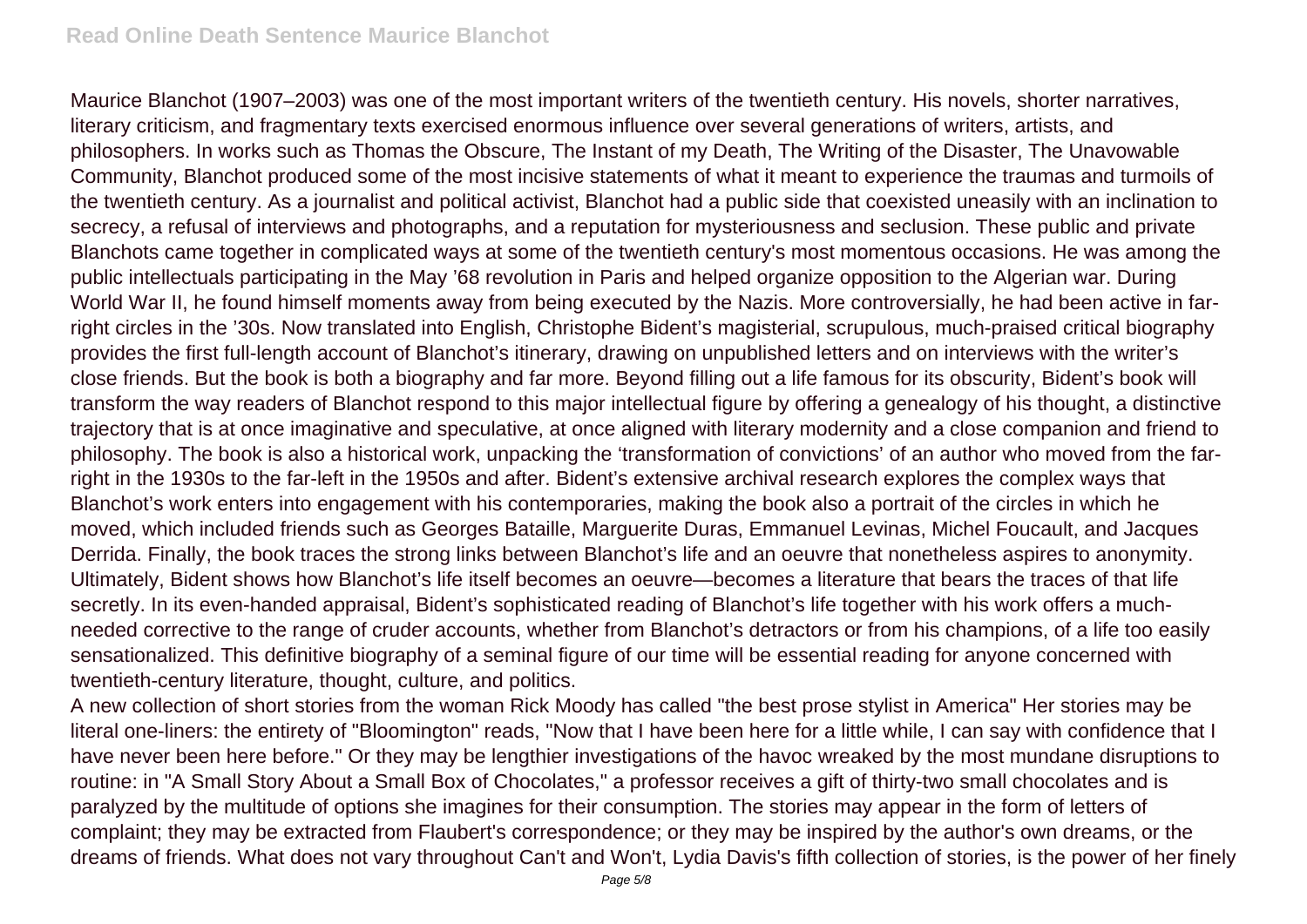honed prose. Davis is sharply observant; she is wry or witty or poignant. Above all, she is refreshing. Davis writes with bracing candor and sly humor about the quotidian, revealing the mysterious, the foreign, the alienating, and the pleasurable within the predictable patterns of daily life.

This book is a translation of Maurice Blanchot's work that is of major importance to late 20th-century literature and philosophy studies. Using the fragmentary form, Blanchot challenges the boundaries between the literary and the philosophical. With the obsessive rigor that has always marked his writing, Blanchot returns to the themes that have haunted his work since the beginning: writing, death, transgression, the neuter, but here the figures around whom his discussion turns are Hegel and Nietzsche rather than Mallarme and Kafka. The metaphor Blanchot uses for writing in The Step Not Beyond is the game of chance. Fragmentary writing is a play of limits, a play of ever-multiplied terms in which no one term ever takes precedence. Through the randomness of the fragmentary, Blanchot explores ideas as varied as the relation of writing to luck and to the law, the displacement of the self in writing, the temporality of the Eternal Return, the responsibility of the self towards the others. Explores the strategies of design, contrast, and resonance in the works of Hezel, Heidegger, Bataille, Blanchot, Derrida, and Kierkegaard

For the past half century, Maurice Blanchot has been an extraordinarily influential figure on the French literary and cultural scene. He is arguably the key figure after Sartre in exploring the relation between literature and philosophy. This collection of 29 critical essays and reviews on art, politics, literature, and philosophy documents the wide range of Blanchot's interests, from the enigmatic paintings in the Lascaux caves to the atomic era. Essays are devoted to works of fiction (Louis-René des Forêts, Pierre Klossowski, Roger Laporte, Marguerite Duras), to autobiographies or testimonies (Michel Leiris, Robert Antelme, André Gorz, Franz Kafka), or to authors who are more than ever contemporary (Jean Paulhan, Albert Camus). Several essays focus on questions of Judaism, as expressed in the works of Edmond Jabès, Emmanuel Levinas, and Martin Buber. Among the other topics covered are André Malraux's "imaginary museum," the Pléiade Encyclopedia project of Raymond Queneau, paperback publishing, the work of Claude Lévi-Strauss, Benjamin's "Task of the Translator," Marx and communism, writings on the Holocaust, and the difference between art and writing. The book concludes with an eloquent invocation to friendship on the occasion of the death of Georges Bataille.

MacKendrick (philosophy, Le Moyne College) explores language and silence and their temporality and atemporality through works of philosophy, literature, and religion, where eternity and silence have long been matters of concern. Among the authors she considers are Maurice Blanchot, Georges Bataille, four poets, St. Augustine, and Meister Eckhart. Annotation copyrighted by Book News Inc., Portland, OR

In the sequel to Death Wish, Paul Benjamin continues his vigilante killing spree. Paul Benjamin was an ordinary New Yorker until a gang of drug addicts killed his wife and raped his daughter. When the police proved helpless, Benjamin bought a gun and found his own vengeance, methodically tracking the addicts and killing them one by one. Now he is in Chicago, and the cycle of violence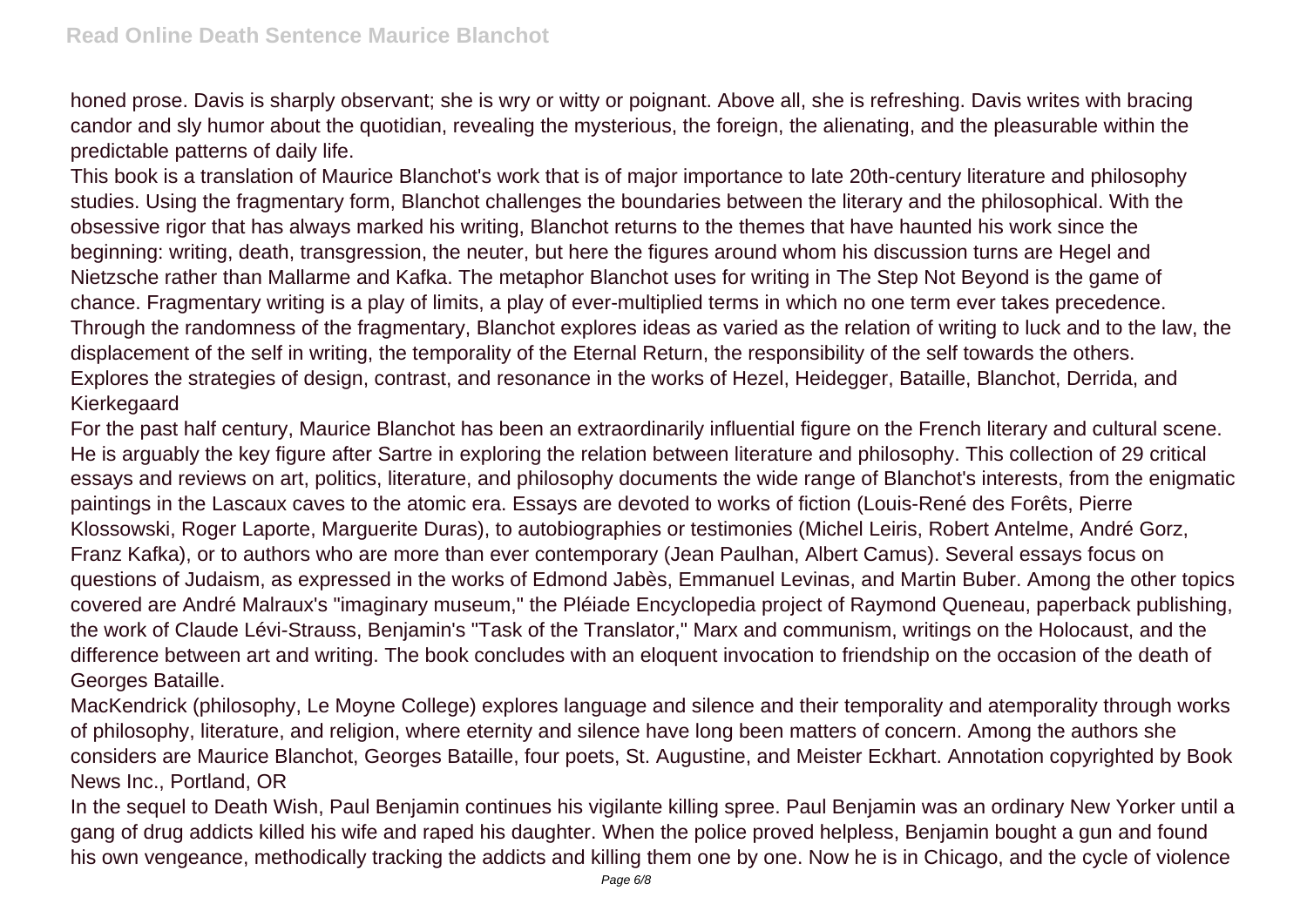is about to begin anew. On his first night in the city, he stumbles out of a bar in a bad part of town, pretending to be drunk. When two thugs set upon him, they find their quarry sober and armed. He kills them both, escaping before the police arrive. They will not be the last of Chicago's criminal class to suffer his wrath. Written by Garfield as "penance" for the success of the grisly film adaptation of Death Wish, this sequel shows that when a decent man relies on violence to settle scores, murder becomes addictive.

Maurice Blanchot, the eminent literary and cultural critic, has had a vast influence on contemporary French writers--among them Jean Paul Sartre and Jacques Derrida. From the 1930s through the present day, his writings have been shaping the international literary consciousness. The Space of Literature, first published in France in 1955, is central to the development of Blanchot's thought. In it he reflects on literature and the unique demand it makes upon our attention. Thus he explores the process of reading as well as the nature of artistic creativity, all the while considering the relation of the literary work to time, to history, and to death. This book consists not so much in the application of a critical method or the demonstration of a theory of literature as in a patiently deliberate meditation upon the literary experience, informed most notably by studies of Mallarmé, Kafka, Rilke, and Hölderlin. Blanchot's discussions of those writers are among the finest in any language.

The Station Hill Blanchot Reader is the only collection in English of Maurice Blanchot's mature fiction - the unique genre he called recits (tellings, narratives) - as well as a selection of literary/philosophical writings drawn from five of his major works. It brings together seven of Blanchot's eight Station Hill books published over the past twenty years: Vicious Circles, Thomas the Obscure, Death Sentence, The Madness of the Day, When The Time Comes, The One Who Was Standing Apart From Me, and ten of the eleven essays from The Gaze of Orpheus and Other Literary Essays. Maurice Blanchot, the eminent literary and cultural critic, has had a vast influence on contemporary French writers?among them Jean Paul Sartre and Jacques Derrida. From the 1930s through the present day, his writings have been shaping the international literary consciousness. The Space of Literature, first published in France in 1955, is central to the development of Blanchot's thought. In it he reflects on literature and the unique demand it makes upon our attention. Thus he explores the process of reading as well as the nature of artistic creativity, all the while considering the relation of the literary work to time, to history, and to death. This book consists not so much in the application of a critical method or the demonstration of a theory of literature as in a patiently deliberate meditation upon the literary experience, informed most notably by studies of Mallarmä, Kafka, Rilke, and H"lderlin. Blanchot's discussions of those writers are among the finest in any language.

A man finds himself witnessing the death of a young female friend. Years later, he is overcome by the suspicion that his current lover is the deceased friend--come back from the dead?

Lydia Davis has been called "one of the quiet giants in the world of American fiction" (Los Angeles Times), "an American<br>Page 7/8